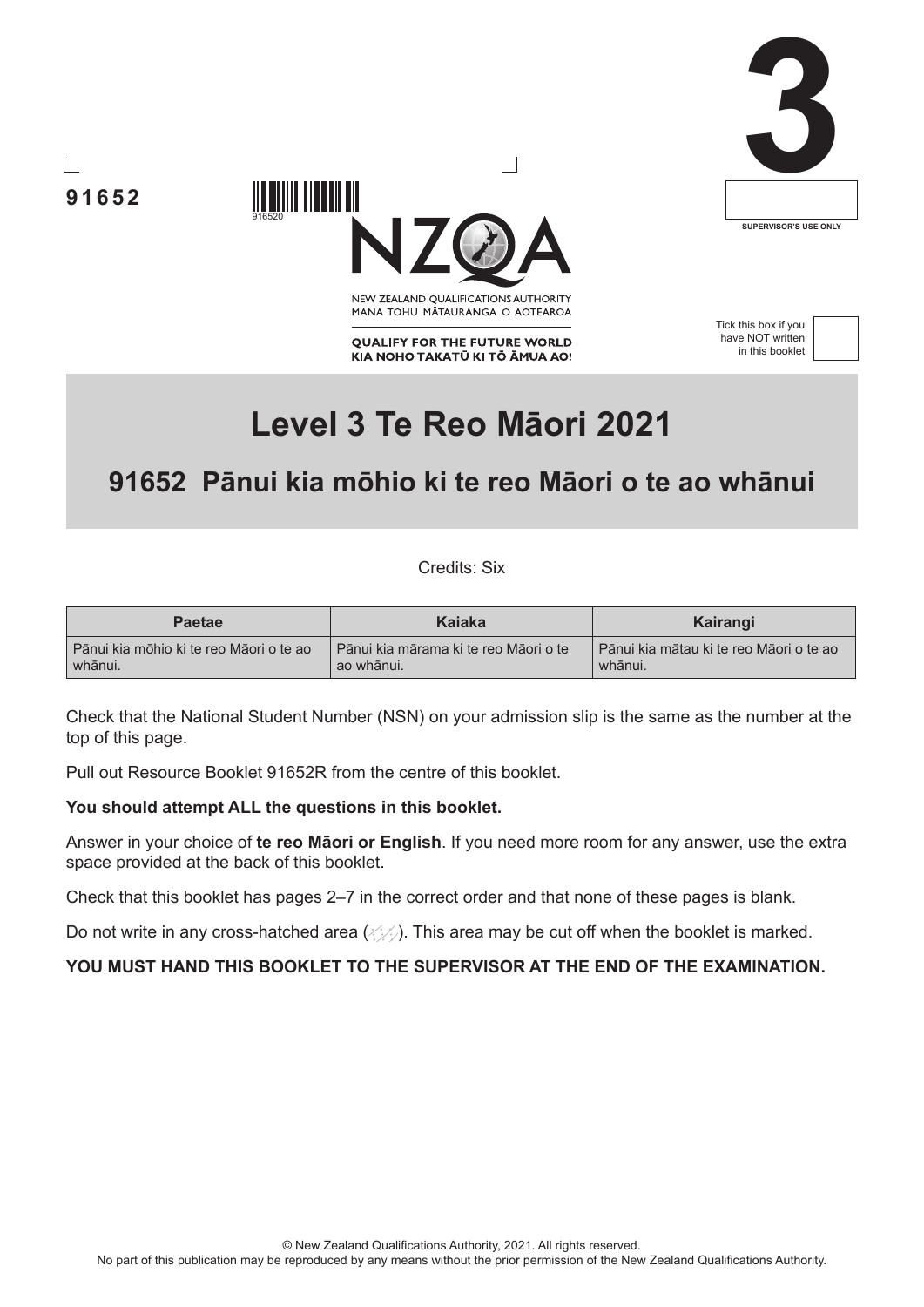### **PĀTAI TUATAHI** / *QUESTION ONE*

Read Text A on page 2 of the resource booklet and refer to it in your answer.

He aha ngā taonga e kōrerotia ana i ēnei kōwae, he aha i whakahirahira ai ki te iwi, he aha hoki ngā panonitanga ki ēnei taonga?

*What are the taonga that are referred to in this passage, what do they mean to the iwi, and what has led to changes to them?*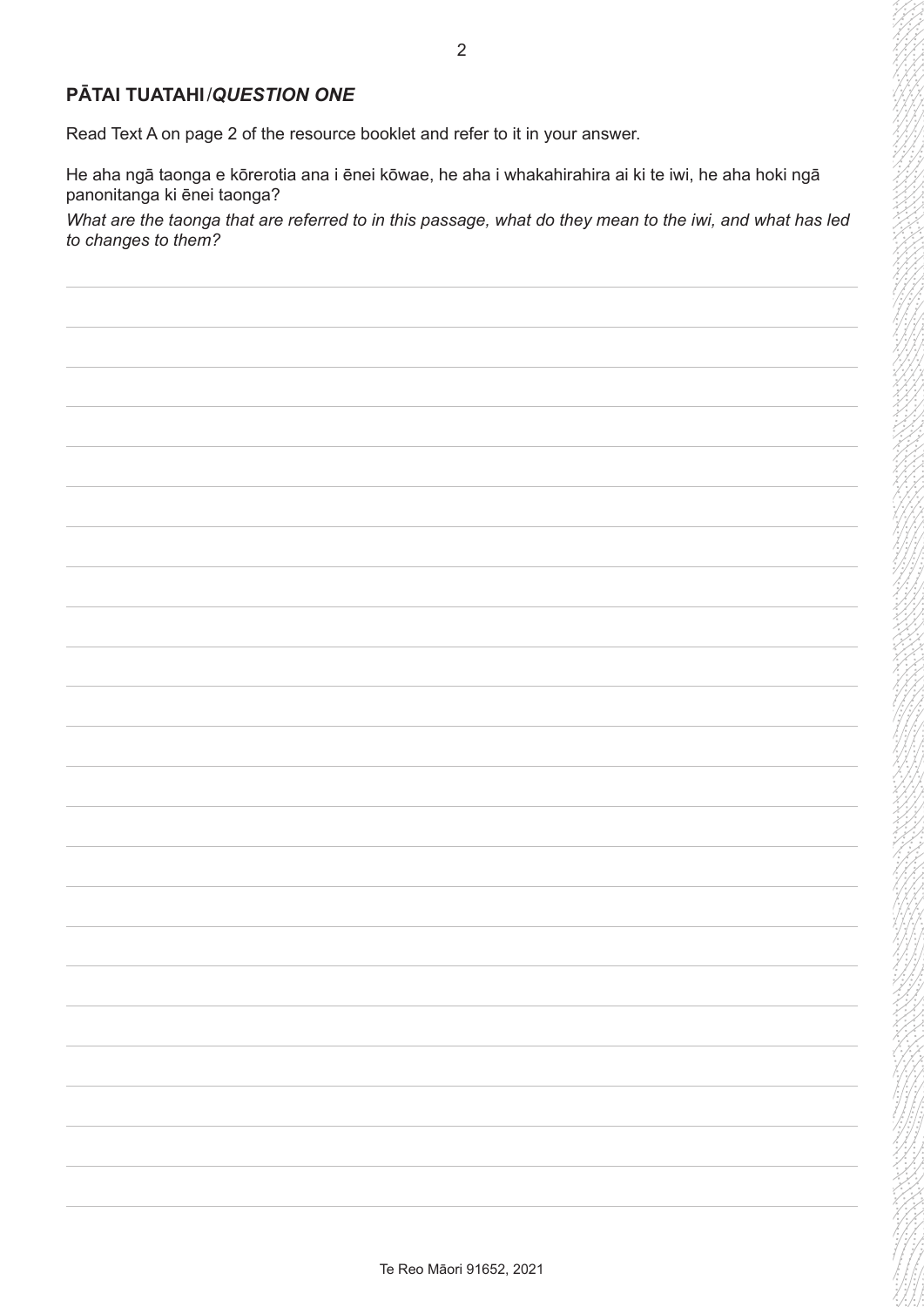## **PĀTAI TUARUA** / *QUESTION TWO*

Read Text B on page 3 of the resource booklet and refer to it in your answer.

Tuhia he reta ki te Taraipiunara o Waitangi hei tautoko, hei whakahē rānei i te kerēme a te iwi nei. Tīkina ngā kōrero mai i te reta a Koro Māhaki hei tautoko i tō reta.

*Write a letter to the Waitangi Tribunal supporting or disagreeing with the tribe's claim. Use the information in Koro Māhaki's letter to support your answer.*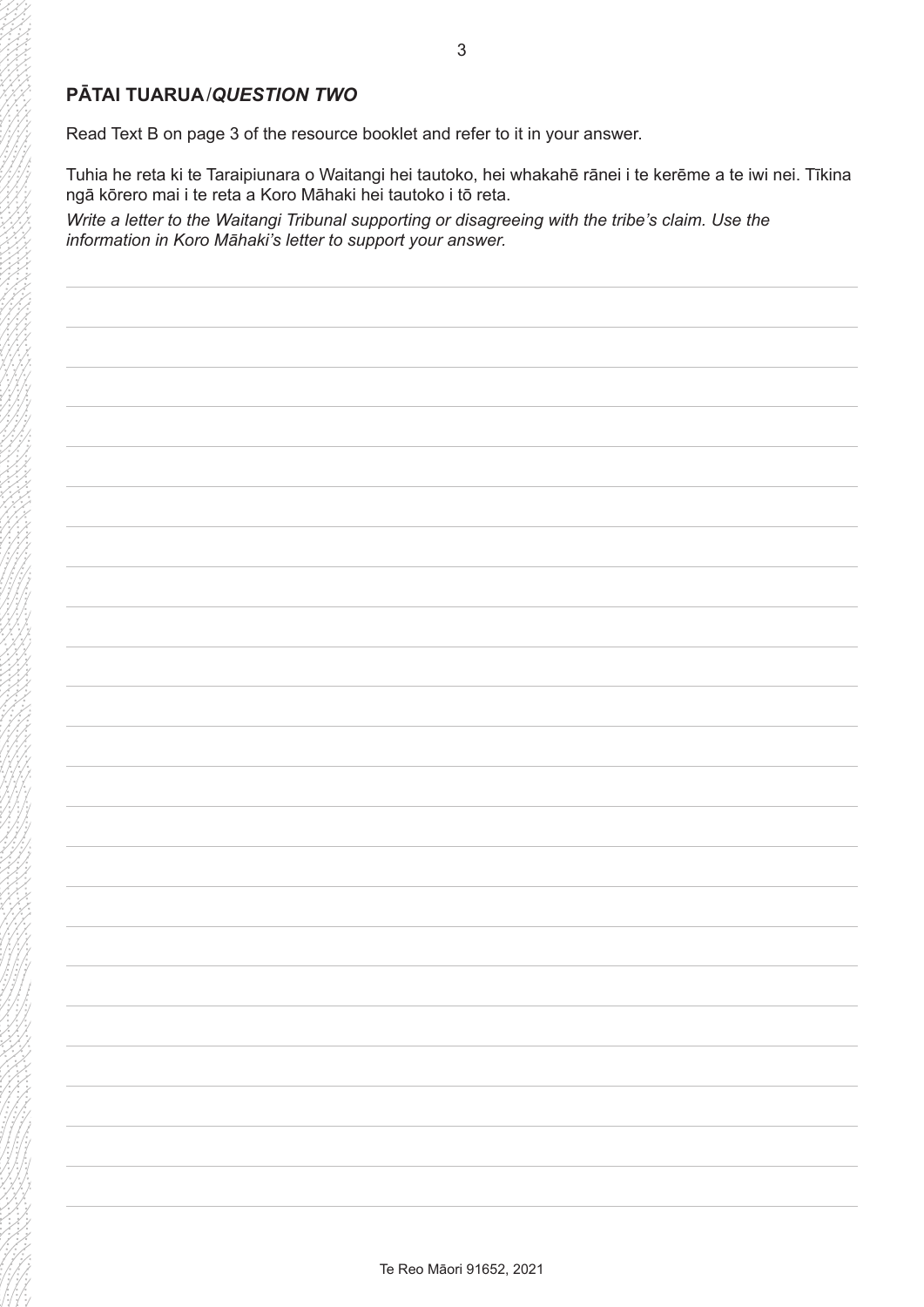Read Text B on page 3 of the resource booklet and refer to it in your answer.

Mehemea ko koe te mokopuna a Koro Māhaki, nā runga i ngā kōrero i te reta ka tukuna e ia ki a koe, ka kawe koe i te haepapa hei āwhina ki te whakatika i tēnei āhuatanga, kāore rānei? Whakamāramahia ōu whakaaro me ngā take e pēnā ana ōu whakaaro.

*If you were Koro Māhaki's grandchild and had received his letter, would you feel some responsibility to be proactive about helping the iwi to resolve this situation? Explain how you feel, and why.*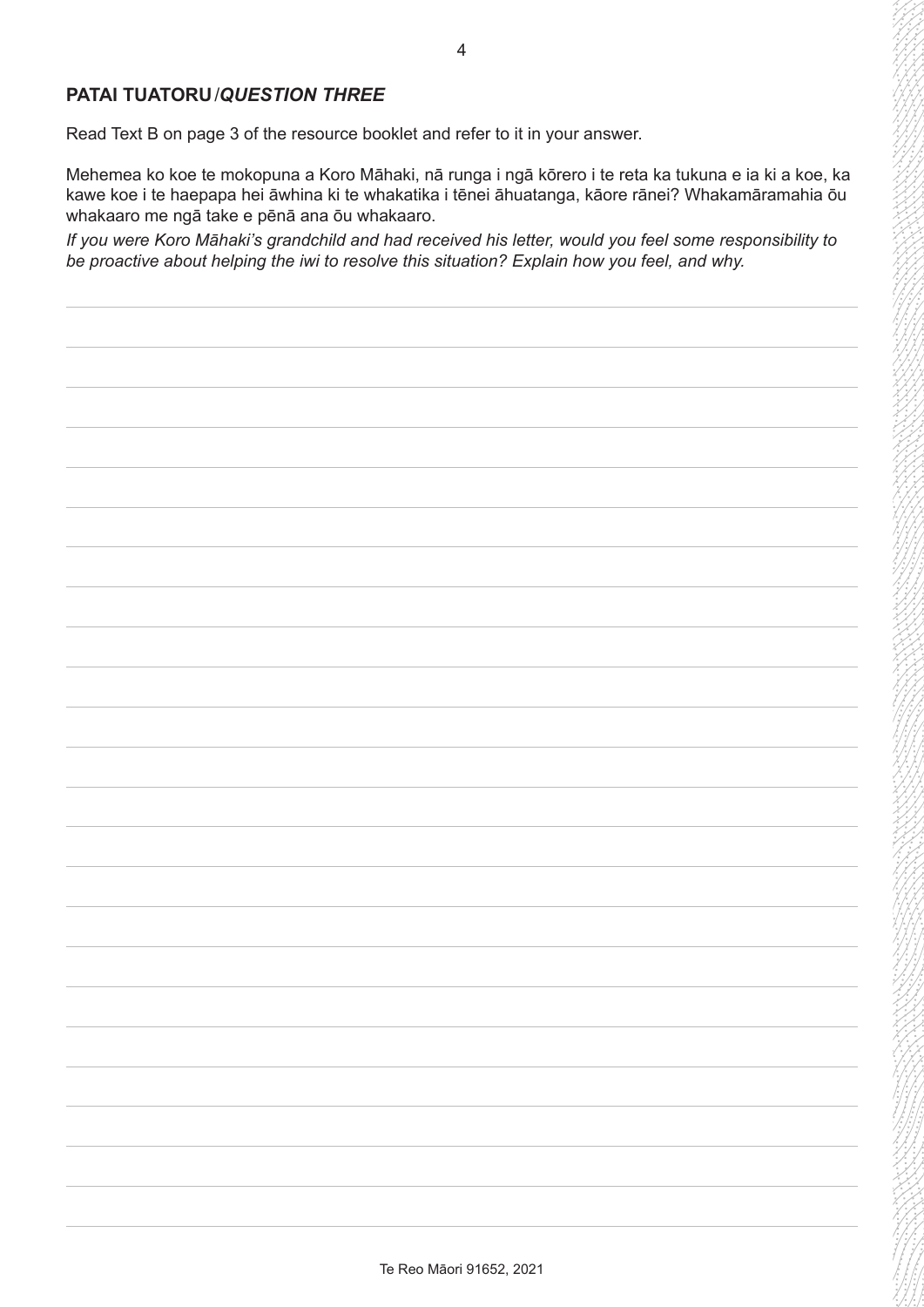|                            | Extra space if required.                    |  |
|----------------------------|---------------------------------------------|--|
|                            | Write the question number(s) if applicable. |  |
| <b>QUESTION<br/>NUMBER</b> |                                             |  |
|                            |                                             |  |
|                            |                                             |  |
|                            |                                             |  |
|                            |                                             |  |
|                            |                                             |  |
|                            |                                             |  |
|                            |                                             |  |
|                            |                                             |  |
|                            |                                             |  |
|                            |                                             |  |
|                            |                                             |  |
|                            |                                             |  |
|                            |                                             |  |
|                            |                                             |  |
|                            |                                             |  |
|                            |                                             |  |
|                            |                                             |  |
|                            |                                             |  |
|                            |                                             |  |
|                            |                                             |  |
|                            |                                             |  |
|                            |                                             |  |
|                            |                                             |  |
|                            |                                             |  |
|                            |                                             |  |
|                            |                                             |  |
|                            |                                             |  |
|                            |                                             |  |
|                            |                                             |  |
|                            |                                             |  |
|                            |                                             |  |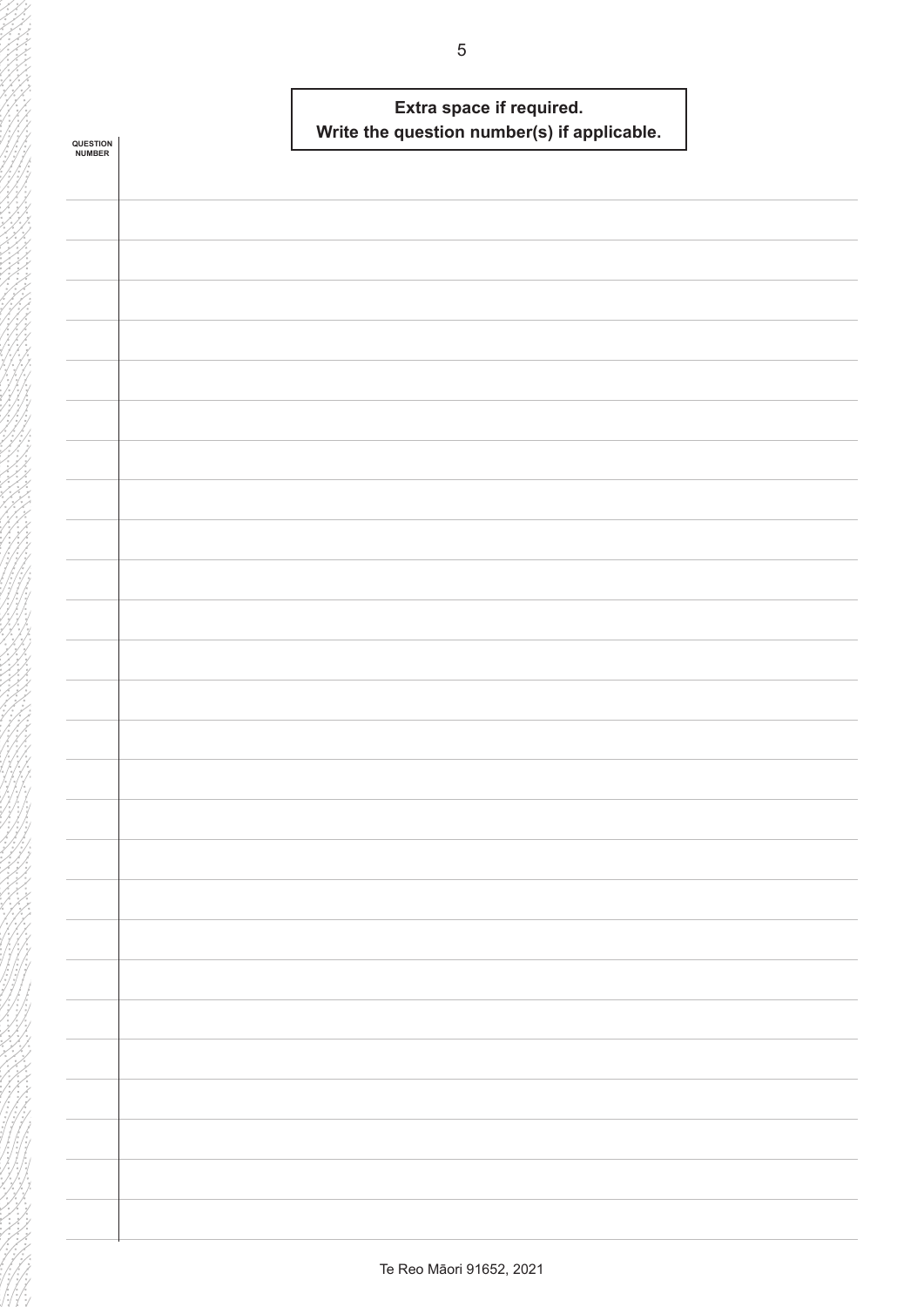|                            | Extra space if required.<br>Write the question number(s) if applicable. |  |
|----------------------------|-------------------------------------------------------------------------|--|
| <b>QUESTION<br/>NUMBER</b> |                                                                         |  |
|                            |                                                                         |  |
|                            |                                                                         |  |
|                            |                                                                         |  |
|                            |                                                                         |  |
|                            |                                                                         |  |
|                            |                                                                         |  |
|                            |                                                                         |  |
|                            |                                                                         |  |
|                            |                                                                         |  |
|                            |                                                                         |  |
|                            |                                                                         |  |
|                            |                                                                         |  |
|                            |                                                                         |  |
|                            |                                                                         |  |
|                            |                                                                         |  |
|                            |                                                                         |  |
|                            |                                                                         |  |
|                            |                                                                         |  |
|                            |                                                                         |  |